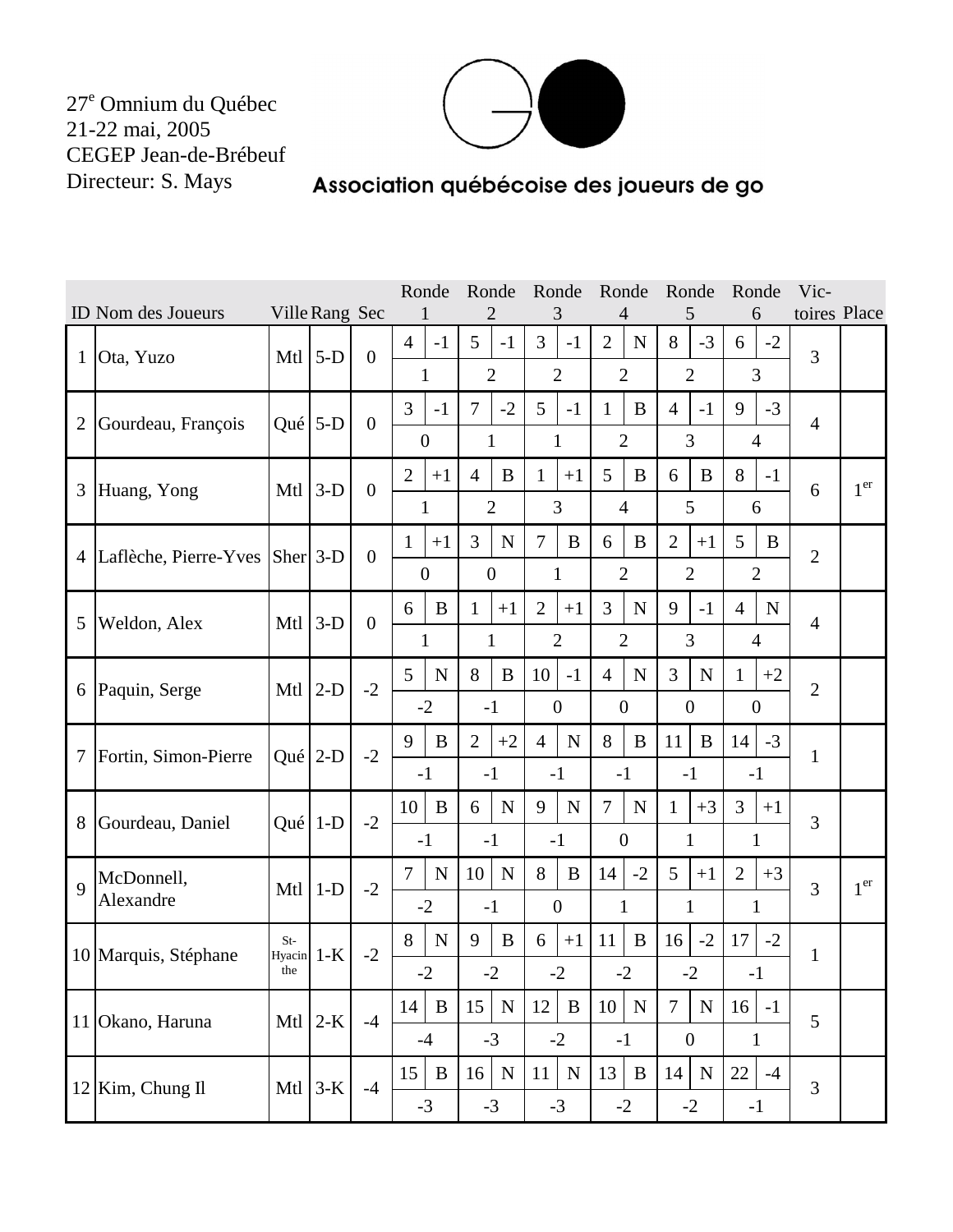| ID Nom des Joueurs<br>Ville Rang Sec |                        |               |              |      | Ronde           |             | Ronde<br>2        | Ronde<br>3      |             | Ronde<br>4 |             | Ronde<br>5       |             | Ronde<br>6       |             | Vic-<br>toires Place |                  |
|--------------------------------------|------------------------|---------------|--------------|------|-----------------|-------------|-------------------|-----------------|-------------|------------|-------------|------------------|-------------|------------------|-------------|----------------------|------------------|
|                                      |                        |               |              |      | 16              | B           | 19<br>$-1$        | 22              | $-4$        | 12         | ${\bf N}$   | 17               | $\mathbf N$ | 15               | B           |                      |                  |
|                                      | 13 Diaconescu, Leontin | Mtl           | $3-K$        | $-4$ | $-4$            |             | $-4$              |                 | $-3$        | $-3$       |             |                  | $-2$        | $-1$             |             | 3                    |                  |
|                                      |                        |               |              |      | 11              | $\mathbf N$ | 17<br>$\mathbf N$ | 16              | $\bf{B}$    | 9          | $+2$        | 12               | B           | $\overline{7}$   | $+3$        |                      | 1 <sup>er</sup>  |
|                                      | 14 Dong, Yifan         | Mtl           | $3-K$        | $-4$ | $-3$            |             | $-2$              | $-1$            |             | $-1$       |             | $\boldsymbol{0}$ |             | 1                |             | 5                    |                  |
|                                      |                        | Gati-         |              |      | 12              | $\mathbf N$ | 11<br>$\bf{B}$    | 17              | $\bf{B}$    | 21         | $-3$        | 22               | $-4$        | 13               | $\mathbf N$ |                      |                  |
|                                      | 15 McManus, Jordan     | neau          | $3-K$        | $-4$ | $-4$            |             | $-4$              |                 | $-4$        | $-3$       |             |                  | $-2$        | $-2$             |             | $\overline{2}$       |                  |
|                                      |                        |               |              |      | 13              | ${\bf N}$   | 12<br>$\bf{B}$    | 14              | $\mathbf N$ | 17         | $\bf{B}$    | 10               | $+2$        | 11               | $+1$        | $\overline{4}$       |                  |
|                                      | 16 Lahaye, Simon       | Mtl           | $4-K$        | $-4$ | $-3$            |             | $-2$              |                 | $-2$        | $-1$       |             | $\boldsymbol{0}$ |             | $\boldsymbol{0}$ |             |                      |                  |
|                                      | 17 Beaulieu, Michel    |               |              | $-4$ | 18              | $\bf{B}$    | 14<br>B           | 15              | $\mathbf N$ | 16         | $\mathbf N$ | 13               | B           | 10               | $+2$        | $\overline{2}$       |                  |
|                                      |                        | Mtl           | $4-K$        |      | $-3$            |             | $-3$              |                 | $-2$        | $-2$       |             | $-2$             |             | $-2$             |             |                      |                  |
|                                      | 18 Duan, Kai           | Mtl           | $5-K$        | $-6$ | 17              | $\mathbf N$ | 22<br>$-2$        | 21              | $-1$        |            |             |                  |             |                  |             | $\boldsymbol{0}$     |                  |
|                                      |                        |               |              |      | $-6$            |             | $-6$              |                 | $-6$        |            |             |                  |             |                  |             |                      |                  |
|                                      | 19 Morris, Carl        | Mtl           | $5-K$        | $-6$ | 21              | $-1$        | 13<br>$+1$        | 20              | B           |            |             |                  |             |                  |             | 3                    | 1 <sup>er</sup>  |
|                                      |                        |               |              |      | $-5$            |             | $-4$              |                 | $-3$        |            |             |                  |             |                  |             |                      |                  |
|                                      | 20 Zhang, Shu Wei      | Mtl           | $6-K$        | $-6$ | 22              | $-1$        | 23<br>$-2$        | 19              | $\mathbf N$ | 26         | $-7$        | 27               | $-7$        | 21               | $\mathbf N$ | 3                    |                  |
|                                      |                        |               |              |      | $-6$            |             | $-5$              |                 | $-5$        | $-5$       |             |                  | $-4$        | $-3$             |             |                      |                  |
| 21                                   | Gauthier, Jean         | Mtl           | $7-K$        | $-6$ | 19              | $+1$        | 25<br>$-4$        | 18 <sup>1</sup> | $+1$        | 15         | $+3$        | 26               | $-6$        | 20               | B           | $\overline{2}$       |                  |
|                                      |                        |               |              |      | $-6$            |             | $-5$              |                 | $-4$        | $-4$       |             | $-4$             |             | $-4$             |             |                      |                  |
|                                      | 22 Morita, Tatsuya     | Mtl           | $8-K$        | $-6$ | 20              | $+1$        | 18<br>$+2$        | 13              | $+4$        | 27         | $-5$        | 15               | $+4$        | 12               | $+4$        | 3                    |                  |
|                                      |                        |               |              |      | $-5$            |             | $-4$              |                 | $-4$        |            | $-3$        |                  | $-3$        |                  | $-3$        |                      |                  |
|                                      | 23 Cecere, Gaetano     | Mtl           | $9-K$        | $-6$ | 25              | $-2$        | 20<br>$+2$        | 27              | $-4$        | 31         | $-6$        |                  |             |                  |             | $\overline{0}$       |                  |
|                                      |                        |               |              |      | $-6$            |             | $-6$              |                 | $-6$        | $-6$       |             |                  |             |                  |             |                      |                  |
|                                      | 24 Nakashima, Richard  |               | Mtl $ 11-K $ | $-8$ | 26 <sup>1</sup> | $-2$        | 31<br>$-4$        | 33              | $-3$        | 29         | $-4$        | 32               | $-4$        | 34               | $-6$        | $\mathbf{1}$         |                  |
|                                      |                        |               |              |      | $-8$            |             | $-8$              |                 | $-8$        | $-8$       |             |                  | $-8$        | $-7$             |             |                      |                  |
| 25                                   | Tremblay, Sébastien    | Sher $ 12-K $ |              | $-8$ | 23              | $+2$        | 21<br>$+4$        | 26              | $-1$        | 33         | $-3$        | 29               | $-3$        | 27               | $-1$        | 3                    |                  |
|                                      |                        |               |              |      | $-7$            |             | $-7$              |                 | $-7$        | $-7$       |             |                  | $-6$        | $-5$             |             |                      |                  |
|                                      | 26 Comiré, Mathilde    |               | Mtl $ 14-K $ | $-8$ | 24              | $+2$        | 27<br>B           | $25 \mid$       | $+1$        | 20         | $+7$        | 21               | $+6$        | 33               | $-1$        | $\overline{4}$       | 1 <sup>ere</sup> |
|                                      |                        |               |              |      | $-7$            |             | $-7$              |                 | $-6$        | $-5$       |             |                  | $-4$        | $-4$             |             |                      |                  |
| 27                                   | Bouvier, Guillaume     |               | Mtl $ 14-K $ | $-8$ | 28              | $\bf{B}$    | 26<br>$\mathbf N$ | 23              | $+4$        | 22         | $+5$        | 20               | $+7$        | 25               | $+1$        | 3                    |                  |
|                                      |                        |               |              |      | $-7$            |             | $-6$              |                 | $-5$        | $-5$       |             |                  | $-5$        | $-5$             |             |                      |                  |